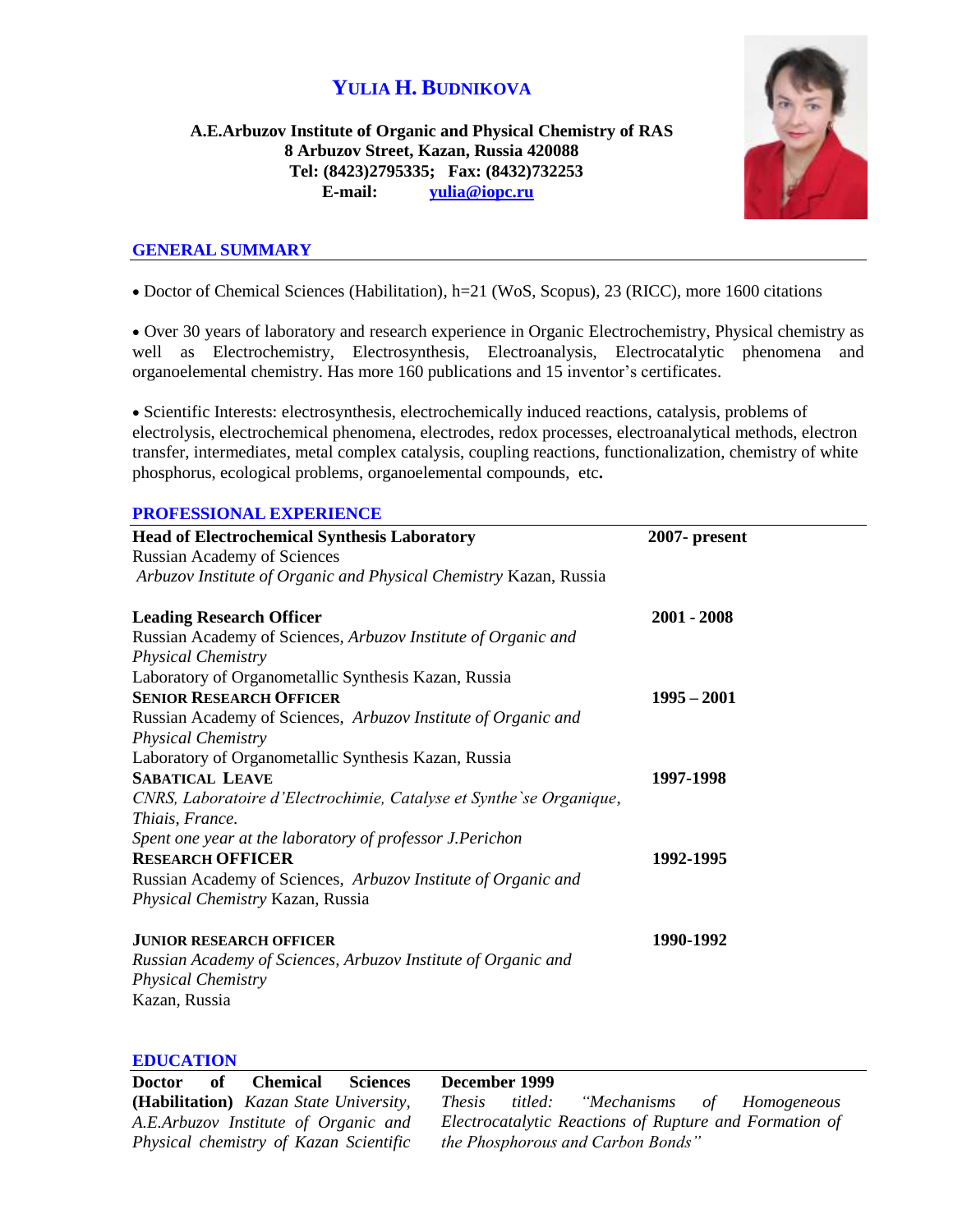*Center of RAS, Kazan, Russia* **PhD in Chemistry (Candidate of Chemical Sciences)**  *Kazan State University, Kazan, Russia*

*Thesis titled:" Electrochemically Initiated Processes of Formation of Phosphorus Acid Esters From White Phosphorus"*

### **M.Sc. IN PHYSICAL CHEMISTRY**

*Kazan State University, Kazan, Russia*

*June 1987*

**May 1990**

*Thesis titled: ""Electrochemically Initiated Processes of Formation of Phosphorus Acid Esters From White Phosphorus in Alcohol Media"*

## **EXPERTISE**

- $\triangleright$  Electrochemistry
- Physical Chemistry
- Organic Chemistry, Organoelemenal Chemistry
- Electrosynthesis
- Electroanalysis (Voltammetry)
- Electrocathalytic Phenomena

# **AWARDS, HONOURS, FELLOWSHIPS**

- P Russian President's special grant for young scientists  $(1995 1996)$
- Financial Award from the Russian Government to a prominent scientist
- $\triangleright$  The state premium in the field of a science and technics of Republic Tatarstan, 2007
- Visiting professor of Zhengzhou University (China) since 2017;
- $\triangleright$  Laureate of the LA Chugaev Prize 2018 for outstanding work in the field of chemistry of complex compounds, namely, "Coordination compounds in the electrochemical synthesis of effective catalysts and electrocatalysts of practically significant reactions."
- $\triangleright$  Honored Scientist of the Republic of Tatarstan

# **BOOKS**

1) S.Krasnov, **Y.Budnikova**. Developments in Electrochemistry. Chapter title: Electrochemical Transformation of White Phosphorus as a Way to Compounds With Phosphorus-Hydrogen and Phosphorus-Carbon Bonds. Book edited by: Jang H. Chun, Ph.D. Kwangwoon University, South Korea. 2012. DOI: 10.5772/53886 Book edited by Jang H. Chun, ISBN 978-953-51-0851-1 2) **Y.H. Budnikova**. Modern organic electrosynthesis. Principles, research methods and practical applications. INFRA-M, Moscow, 2016, 440pp. ISBN 978-5-16-011761-4 (PRINT), ISBN 978-5-16- 104171-0 (ONLINE)

3) **Y.Н. Budnikova**, O.G.Sinyashin, Electrochemistry of organophosphorus compounds. In the book. "Electrochemistry of organic compounds in the early twenty-first century." Ed. Goultyai V.P., Krivenko A.G., Tomilov A.P. – M.: Satellite 2008, 577 pp.

**Web of Science:** http://www.researcherid.com/rid/A-9843-2011 *Scopus: https://www.scopus.com/authid/detail.uri?authorId=7003733025* **ORCID:** [http://orcid.org/0000-0001-9497-4006](http://www.scopus.com/redirect.url?url=http://www.orcid.org/0000-0001-9497-4006&authorId=7003733025&origin=AuthorProfile&orcId=0000-0001-9497-4006&category=orcidLink)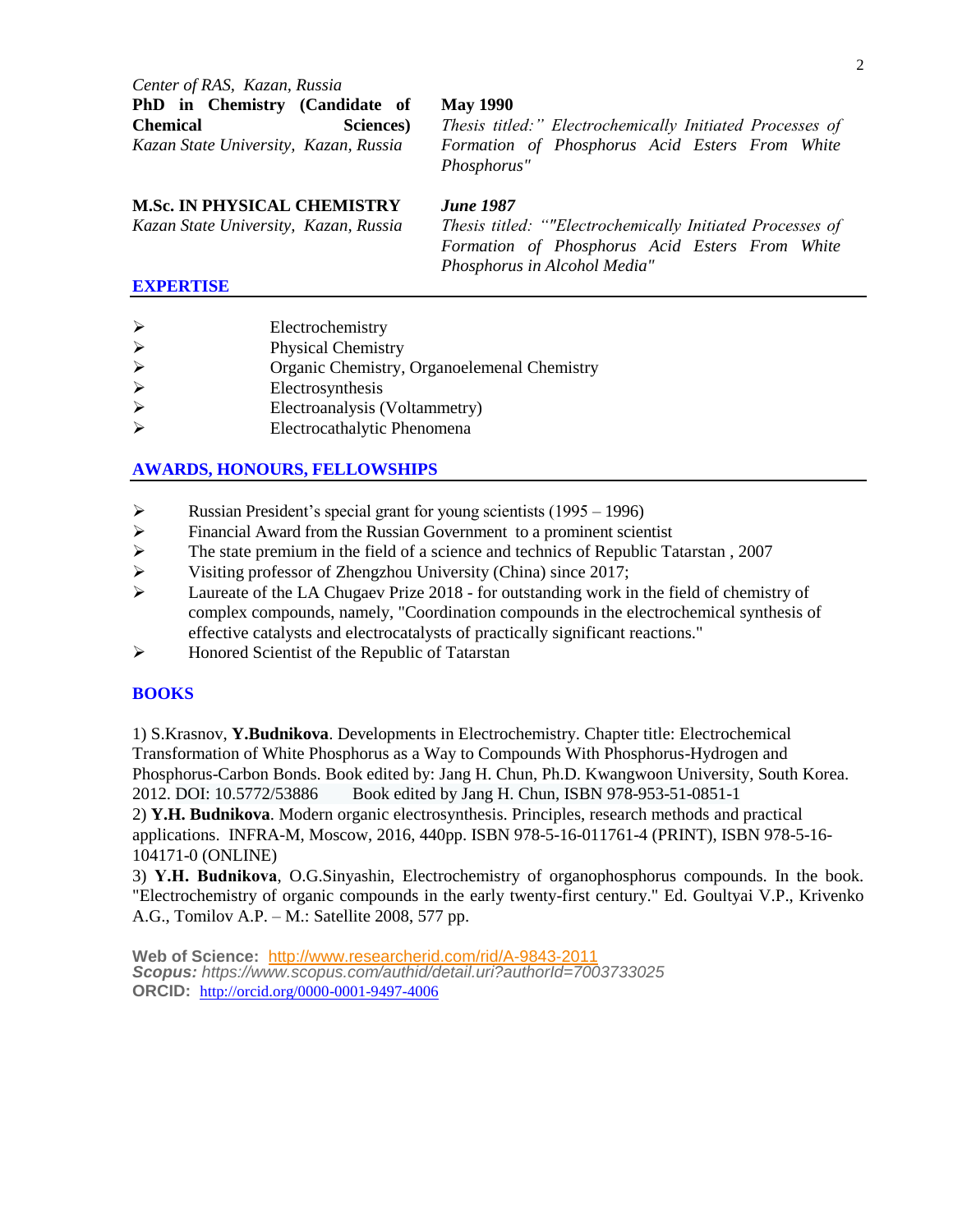#### **LATEST PAPERS**

1.Redox Trends in Cyclometalated Palladium(II) Complexes. Yulia B. Dudkina, Kirill V. Kholin, Tatyana V. Gryaznova, Daut R. Islamov, Olga N. Kataeva, Ildar Kh. Rizvanov, Alina I. Levitskaya, Olga D. Fominykh, Marina Yu. Balakina, Oleg G. Sinyashin, Yulia H. Budnikova. Dalton Transactions, 2017, 2017, 46, 165 – 177 DOI: 10.1039/C6DT03786K IF 4.177 (2016) Q1

2. Eco-efficient Electrocatalytic C-P bond Formation, Yulia H. Budnikova, Tatyana V. Gryaznova, Valeriya V. Grinenko, Yulia B. Dudkina and Mikhail N. Khrizanforov, Pure and Applied Chemistry, Pure Appl. Chem. 2017; 89(3): 311–330 http://dx.doi.org/10.1515/pac-2016-1001 IF 5.294 (2017) Q1

3. A nickel-based pectin coordination polymer as an oxygen reduction reaction catalyst for protonexchange membrane fuel cells. M. K. Kadirov, S.Minzanova, I. Nizameev, L. G. Mironova, I. Gilmutdinov, M. Khrizanforov, K. V. Kholin, A.R. Khamatgalimov, V.Semenov, V. Morozov, D. M. Kadirov, A. Mukhametzyanov, Y. H. Budnikova and O. G. Sinyashin, Inorg. Chem. Front., 2018, 5(4), 780-784 DOI: 10.1039/C7QI00770A. IF 5.106 (2017) Q1

4. Heterocyclic eight-membered P-pyridylbisphosphines as novel functional chelating ligands for the construction of catalysts for electrochemical hydrogen transformations. Musina, E.; Strelnik, I.; Khrizanforova, V.; Valitov, M.; Spiridonova, Y.; Krivolapov, D.; Kadirov, M.; Litvinov, Igor; Lönnecke, Peter; Hey-Hawkins, Evamarie; Budnikova, Yulia; Karasik, Andrey; Sinyashin, Oleg. Chemistry - A European Journal, 2014; 20(11):3169-82 DOI:10.1002/chem.201304234 Q1 IF 5.831 (2016)

5. Synthetic organometallic models of iron-containing hydrogenases as molecular electrocatalysts for hydrogen evolution or oxidation. V. V Khrizanforova, A. A Karasik, Y. H Budnikova. Russ. Chem. Rev., 2017, 86 (4) 298 – 317 DOI: 10.1070/RCR4676 IF 3.991 (2017) Q1

6. Electrooxidative CH/PH functionalization as a novel way to benzo[b]phosphole oxides mediated by catalytic amounts of silver acetate. V. V. Khrizanforova, K. V. Kholin, M. N. Khrizanforov, M. K. Kadirov and Yu. H. Budnikova New J. Chem., 2018,42, 930-935 DOI: 10.1039/C7NJ03717A Impact factor: 3.269 (2017) Q1

7. External Oxidant-Free Cross-Coupling: Electrochemically Induced Aromatic C-H Phosphonation of Azoles with Dialkyl-H-Phosphonates Under Silver Catalysis, E.O.Yurko , T.V.Gryaznova , K.V.Kholin , V.V.Khrizanforova, Y.H.Budnikova. Dalton Transactions, 2018, 47, 190–196 DOI: 10.1039/C7DT03650G IF 4.099 (2017) Q1

8. Organometallic Polymer Electrolyte Membrane Fuel Cell Bis-Ligand Nickel(Ii) Complex of 1,5‐Di‐P‐Tolyl‐3,7‐Dipyridine‐1,5,3,7‐Diazadiphosphacyclo‐Octane Catalyst. Marsil Kadirov, Andrey Karasik, Irek Nizameev, Igor Strelnik, Kirill Kholin, Danis Kadirov, Timur Ismaev, Yulia Budnikova, Oleg Sinyashin. Energy Technology, 2018, 6, P. 1088 – 1095 DOI: 10.1002/ente.201700711 IF 3.175 (2017) Q1

9. Iron-Catalyzed Electrochemical C-H Perfluoroalkylation of Arenes Mikhail Khrizanforov, Sofia Strekalova, Vera Khrizanforova, Valeriya Grinenko, Kirill Kholin, Marsil Kadirov, Timur Burganov, Aidar Gubaidullin, Tatyana Gryaznova, Oleg Sinyashin, Long Xu, David A. Vicic, Yulia Budnikova. DOI: 10.1039/C5DT03009A Dalton Trans., 2015, 44, 19674–19681 IF: 4.177 (2016) Q1

10. Novel approach to metal-induced oxidative phosphorylation of aromatic compounds, M.N. Khrizanforov, S.O. Strekalova, K.V. Kholin, V.V. Khrizanforova, M.K. Kadirov, T.V. Gryaznova, Y.H. Budnikova, Catalysis Today, 2017, Volume 279, Part 1, 1 January 2017, Pages 133–141 10.1016/j.cattod.2016.06.001 IF 4,312 (2016) Q1

11. Ni (III) Complex Stabilized by Silica Nanoparticles as an Efficient Nanoheterogeneous Catalyst for Oxidative C-H Fluoroalkylation. M. Khrizanforov, S. V. Fedorenko, S.O Strekalova, K. V. Kholin, A.a Mustafina, M. Ye. Zhilkin, V. Khrizanforova, Y. N. Osin, V. V. Salnikov, T. Gryaznova and Y. H Budnikova, Dalton Trans., 2016, 45, 11976-11982, DOI: 10.1039/C6DT01492E IF: 4.177 (2016) Q1

12. Modern organic electrosynthesis. Principles, research methods and practical applications. Y.H. Budnikova. Series Scientific Thought, Infra-M, Moscow, 2016, 440p. ISBN 978-5-16-011761-4 (print), ISBN 978-5-16-104171-0 (online)

13. Budnikova Yu. H., Sinyashin O. G., Phosphorylation of aromatic C–H bonds involving metals and metal complexes // Russ. Chem. Rev. –2015. –Vol.84. -N.9. –P.917–951 DOI: 10.1070/RCR4525 IF 2.346 (2016) Q1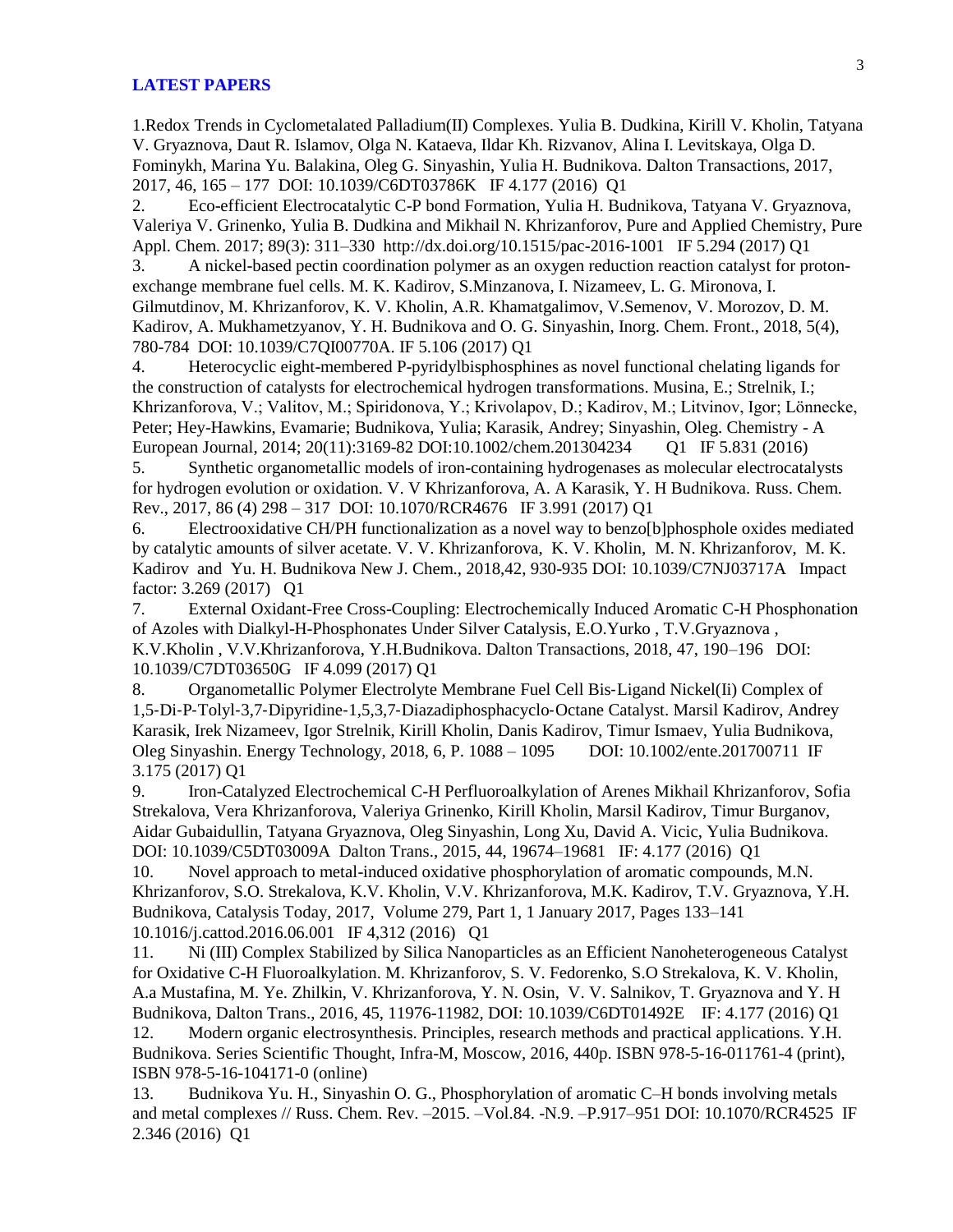14. Electrochemical nickel-induced fluoroalkylation: synthetic, structural and mechanistic study. Dmitry Mikhaylov , Tatyana Gryaznova , Yulia Dudkina , Mikhail Khrizanphorov , Shamil Latypov , Olga Kataeva , David A. Vicic , Oleg G. Sinyashin and Yulia Budnikova. Dalton Trans., 2012, 41, N1, 165-172. IF: 4.177 (2016) Q1

15. MII/MIII-Catalyzed ortho-Fluoroalkylation of 2-Phenylpyridine. Yulia B. Dudkina, Dmitry Y. Mikhaylov, Tatyana V. Gryaznova, Oleg G. Sinyashin, David A. Vicic, Yulia H. Budnikova. Eur. J. Org. Chem. 2012, 2114–2117 IF 3.068 (2016) Q1

16. Aromatic perfluoroalkylation with metal complexes in electrocatalytic conditions. Mikhail Khrizanforov, Tatyana Gryaznova, Oleg Sinyashin, Yulia Budnikova. Journal of Organometallic Chemistry. 718 (2012) 101-104 IF 2.336 (2016) Q1 (2016)

17. Electrochemical Ortho Functionalization of 2-Phenylpyridine with Perfluorocarboxylic Acids Catalyzed by Palladium in Higher Oxidation States. Yulia B. Dudkina, Dmitry Y. Mikhaylov, Tatyana V. Gryaznova, Artem I. Tufatullin, Olga N. Kataeva, David A. Vicic, Yulia H. Budnikova. Organometallics, 2013, 32, 4785−4792 DOI: 10.1021/om400492g IF 4.186 (2016) Q1

18. One-step synthesis of rccc- and rctt-diastereomers of novel calix[4]resorcinols based on a parathiophosphorylated derivative of benzaldehyde . I. R. Knyazeva, V. I. Sokolova, M. Gruner, W. D. Habicher, V. V. Syakaev, V. V. Khrizanforova, B.M. Gabidullin, A T. Gubaidullin, Yulia H. Budnikova, A. R. Burilov, M. A. Pudovik. Tetrahedron Letters 54 (2013) 3538–3542 IF 2.347 (2016)

19. Prospects of Synthetic Electrochemistry in the Development of New Methods of Electrocatalytic Fluoroalkylation. Dudkina Y.B., Khrizanforov M.N., Gryaznova T.V., Budnikova Y.H., Journal of Organometallic Chemistry. 2014. Volume 751, Pages 301–305 DOI 10.1016/j.jorganchem.2013.10.012 Q1 IF 2.336 (2016)

20. N,N′-Fused Bisphosphole: Heteroaromatic Molecule with Two-Coordinate and Formally Divalent Phosphorus. Synthesis, Electronic Structure, and Chemical Properties. Alexander N. Kornev, Vyacheslav V. Sushev, Yulia S. Panova, Olga V. Lukoyanova, Sergey Yu. Ketkov, Evgenii V. Baranov, Georgy K. Fukin, Mikhail A. Lopatin, Yulia G. Budnikova, and Gleb A. Abakumov, Inorg. Chem. 2014, 53, 3243−3252 Q1 IF 4.820 (2016)

21. Pyridine-directed palladium-catalyzed electrochemical phosphonation of C(sp2)-H bond T.V. Grayaznova , Y.B. Dudkina, D.R. Islamov, O.N. Kataeva, O.G. Sinyashin, D.A. Vicic, Yu.Н. Budnikova. J.Organomet. Chem. 785 (2015) 68-71. doi:10.1016/j.jorganchem.2015.03.001 Q1 IF 2.336 (2016) 22. First iron and  $\text{cobalt}(II)$  hexabromoclathrochelates: structural, magnetic, redox, and

electrocatalytic behavior. A. V. Dolganov, A. S. Belov, V. V. Novikov, A. V. Vologzhanina, G. V. Romanenko, Y. G. Budnikova, Genrikh E. Zelinskii, M. I. Buzin, Yan Z. Voloshin. Dalton Trans., 2015, 44, 2476-2487 DOI: 10.1039/C4DT03082F Q1 IF: 4.177 (2016)

23. Nanoheterogeneous Catalysis in Electrochemically Induced Olefin Perfluoroalkylation. Yulia B. Dudkina, Tatyana V. Gryaznova, Yuri N. Osin, Vadim V. Salnikov, Nikolay A. Davydov, Svetlana V. Fedorenko, Asia R. Mustafina, David A. Vicic, Oleg G. Sinyashin, Yulia H. Budnikova. Dalton Transactions, 2015, 44, 8833 – 8838 DOI: 10.1039/C5DT00269A IF: 4.177 (2016) Q1

24. Unexpected ligand effect on the catalytic reaction rate acceleration for hydrogen production using biomimetic nickel electrocatalysts with 1,5-diaza-3,7-diphosphacyclooctanes. V. V. Khrizanforova, V. I.Morozov, E. I. Musina, M. N. Khrizanforov, D. A. Mironova, D. R. Islamov, O. N. Kataeva, A. A. Karasik, O. G. Sinyashin, Y. H. Budnikova. J.Organomet. Chem. 2015, V. 789–790, P. 14–21 http://dx.doi.org/10.1016/j.jorganchem.2015.04.044 Q1 IF 2.336 (2016)

25. Electrochemical properties of diphosphonate-bridged palladacycles and their reactivity in arene phosphonation. T. Gryaznova, Y. Dudkina, M. Khrizanforov, O. Sinyashin, O. Kataeva, Y. Budnikova. J.Solid State Electrochem. 2015, 19:2665–2672 DOI 10.1007/s10008-015-2875-y Impact Factor 2.509 (2017)

26. Cyclic Phosphino Amino Pyridines—Novel Instrument for Construction of Catalysts and Luminescent Materials. Phosphorus, Sulfur, and Silicon and the Related Elements. V. 190, Issue 5-6, 2015, pages 729-732 A. A. Karasik, E. I. Musina, I. D. Strelnik, A. S. Balueva, Y. H. Budnikova, O. G. Sinyashin DOI: 10.1080/10426507.2014.989431 Impact Factor: 0.723 (2016)

27. Novel paste electrodes based on phosphonium salt room temperature ionic liquids for studying the redox properties of insoluble compounds. M. N. Khrizanforov, D. M. Arkhipova, R. P. Shekurov, T. P. Gerasimova, V. V. Ermolaev, D. R. Islamov,V. A. Miluykov, O. N. Kataeva, V. V. Khrizanforova, O.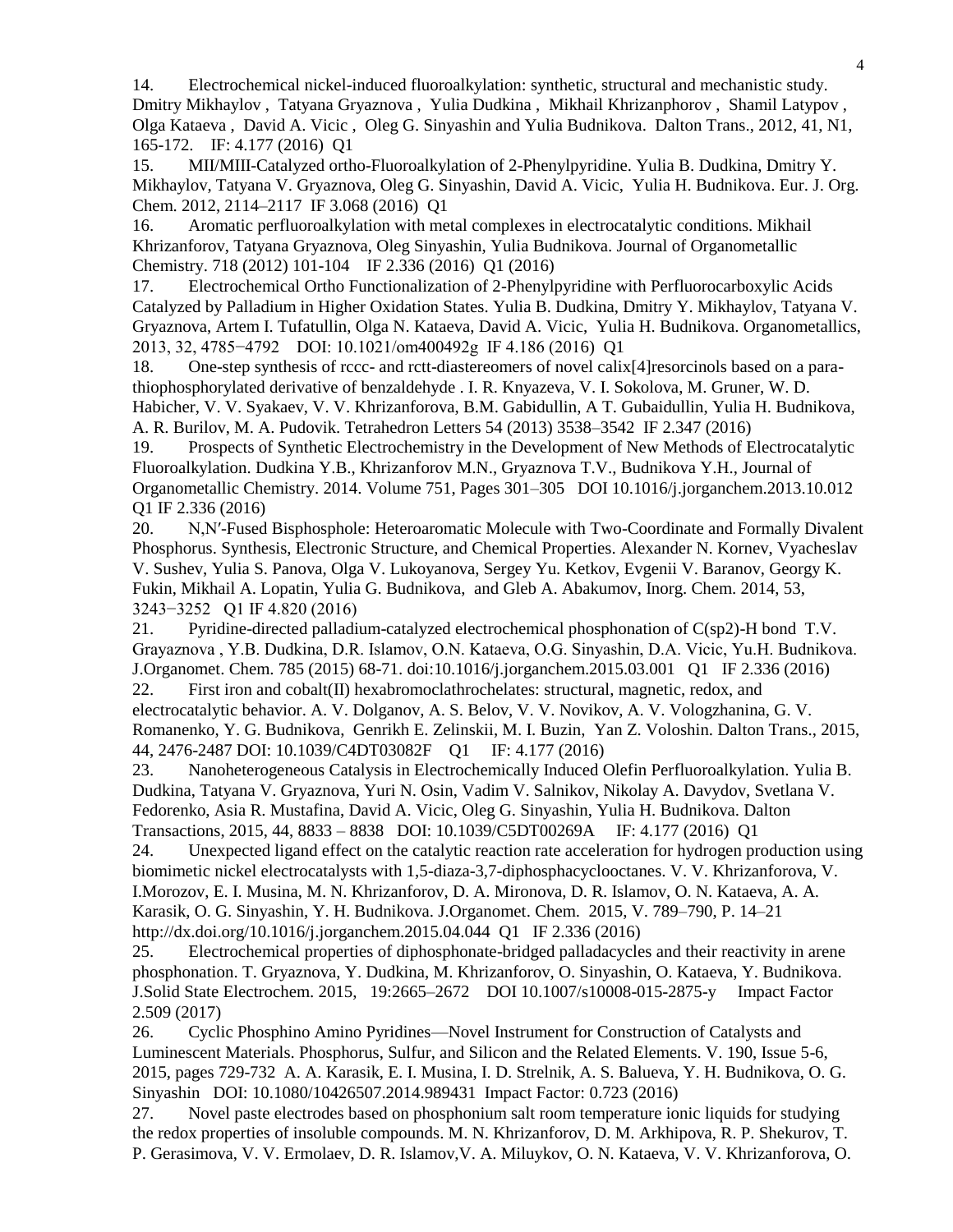G. Sinyashin, Y. H. Budnikova. J Solid State Electrochem (2015) 19:2883–2890 DOI 10.1007/s10008- 015-2901-0 Impact Factor 2.509 (2017)

28. Accessing perfluoroalkyl nickel(II), (III), and (IV) complexes bearing a readily attached [C4F8] ligand. S. Yu, Y. Dudkina, H. Wang, K. V. Kholin, M. K. Kadirov, Y. H. Budnikova and D. A. Vicic. : Dalton transactions, 2015, 44, 19443-19446 Q1 DOI: 10.1039/c5dt01771h. IF: 4.177 (2016) 29. Spectroelectrochemistry: ESR of Paramagnetic Intermediates in the Electron Transfer Series  $[Cr(bpy)3]n (n = 3+, 2+, 1+, 0, 1-)$ . K. Kholin, M. Valitov, V. Burilov, E. Tselischeva, S. Strekalova, A. Mustafina, Y. Budnikova, M. Kadirov (2015) Electrochimica Acta (2015), Volume 182, pp. 212-216 DOI information: 10.1016/j.electacta.2015.09.073 IF 4.803 (2016) Q1

30. Surface decoration of silica nanoparticles by Pd(0) deposition for catalytic application in aqueous solutions. S. Fedorenko, M. Jilkin , N. Nastapova, V. Yanilkin , O. Bochkova, V. Buriliov , I. Nizameev, G. Nasretdinova, M. Kadirov, A. Mustafina, Y. Budnikova. Colloids and Surfaces A: Physicochemical and Engineering Aspects. Volume 486, 5 December 2015, Pages 185–191. doi:10.1016/j.colsurfa.2015.09.044 IF 2.834 (2016)

31. Nickel Complexes Based on Thiophosphorylated Calix[4]resorcinols as Effective Catalysts for Hydrogen Evolution. V. V. Khrizanforova, I. R. Knyazeva, V. I. Matveeva (Sokolova), I. R. Nizameev, T. V. Gryaznova, M. K. Kadirov, A. R. Burilov, O. G. Sinyashin, Y. H. Budnikova. Electrocatalysis, 2015, V. 6, Issue 4, pp 357-364 (IF 2.089) (2016) DOI: 10.1007/s12678-015-0251-4

32. Crystal growth, dynamic and charge transfer properties of new coronene charge transfer complexes. Olga Kataeva, Mikhail Khrizanforov, Yulia Budnikova, Daut Islamov, Timur Burganov, Alexander Vandyukov, Konstantin Lyssenko, Benjamin Mahns, Markus Nohr, Silke Hampel, and Martin Knupfer. Cryst. Growth Des., 2016, 16 (1), pp 331–338 DOI 10.1021/acs.cgd.5b01301 IF 4.425 (2016) Q1

33. New Sterically-hindered o-Quinones Annelated with Metaldithiolate: Regiospecificity in Oxidative Addition Reactions of Bifacial Ligand to the Pd and Pt Complexes, K. A. Martyanov, V. K. Cherkasov, G. A. Abakumov, M. A. Samsonov, V. V. Khrizanforova, Y. H.Budnikova and V. A. Kuropatov, Dalton Trans., 2016, 45, 7400–7405 DOI: 10.1039/C6DT00769D Impact factor: 4.177 (2016) Q1

34. One-stage Synthesis of  $FeP(O)(OC<sub>2</sub>H<sub>5</sub>)<sub>2</sub>$  from Ferrocene and  $\alpha$ -Hydroxyethylphosphonate, Mikhail N. Khrizanforov, Sofia O. Strekalova, Kirill V. Kholin, Vera V. Khrizanforova, Valeriya V. Grinenko, Tatyana V. Gryaznova, Yulia H. Budnikova, DOI: 10.1039/C6RA04480H RSC Adv., 2016, 6, 42701-42707 Impact Factor: 3.289 (2016) Q1

35. Single-stage synthetic route to perfluoroalkylated arenes via electrocatalytic cross-coupling of organic halides using Co and Ni complexes. Mikhail Khrizanforov, Vera Khrizanforova, Vahid Mamedov, Nataliya Zhukova, Sofia Strekalova, Valeriya Grinenko, Tatyana Gryaznova, Oleg Sinyashin, Yulia Budnikova. Journal of Organometallic Chemistry 820 (2016) 82-88. IF 2.336 (2016) Q1 http://dx.doi.org/10.1016/j.jorganchem.2016.08.003

36. New one-pot method for the synthesis of pyrrolidinofullerenes. A. R. Tuktarov, Z. R. Shakirova, Yu. G. Budnikova, R. B. Salikhov and U. M. Dzhemilev, RSC Adv., 2016,6, 81847-81851 DOI: 10.1039/C6RA15519G Impact Factor: 3.289 (2016)

37. Oxygen Reduction Reaction Catalyzed by Nickel Complexes Based on Thiophosphorylated Calix[4]Resorcinols and Immobilized in Membrane Electrode Assembly of Fuel Cell. Dalton Transactions, 2016, 45, 16157 – 16161 DOI: 10.1039/C6DT02881K IF: 4.099 (2017) Q1

38. Push-pull isomeric chromophores with vinyl- and divinylquinoxaline-2-one units as  $\Box$ -electron bridge: Synthesis, photophysical, thermal and electro-chemical properties. Alexey A. Kalinin, Sirina M. Sharipova, Timur I. Burganov, Yulia B. Dudkina, Ayrat R. Khamatgalimov, Sergey A. Katsyuba, Yulia H. Budnikova, Marina Yu. Balakina, Dyes and Pigments 146 (2017) 82-91 IF 3.767 (2017) Q1

39. V V Khrizanforova, A A Karasik, Yu H Budnikova, "Synthetic organometallic iron hy-drogenase models as molecular electrocatalysts for hydrogen evolution or oxidation", RUSS CHEM REV, 2017, 86, N 4, 298–317 IF 3.991 (2017) Q1

40. Electron transfer and unusual chemical transformations of F4-TCNQ in the reaction with Mnphthalocyanine. Olga Kataeva, Kirill Metlushka, Kamil Ivshin, Airat Kiiamov,Vladimir Alfonsov, Mikhail Khrizanforov, Yulia Budnikova,Oleg Sinyashin, Yulia Krupskaya, Vladislav Kataev,